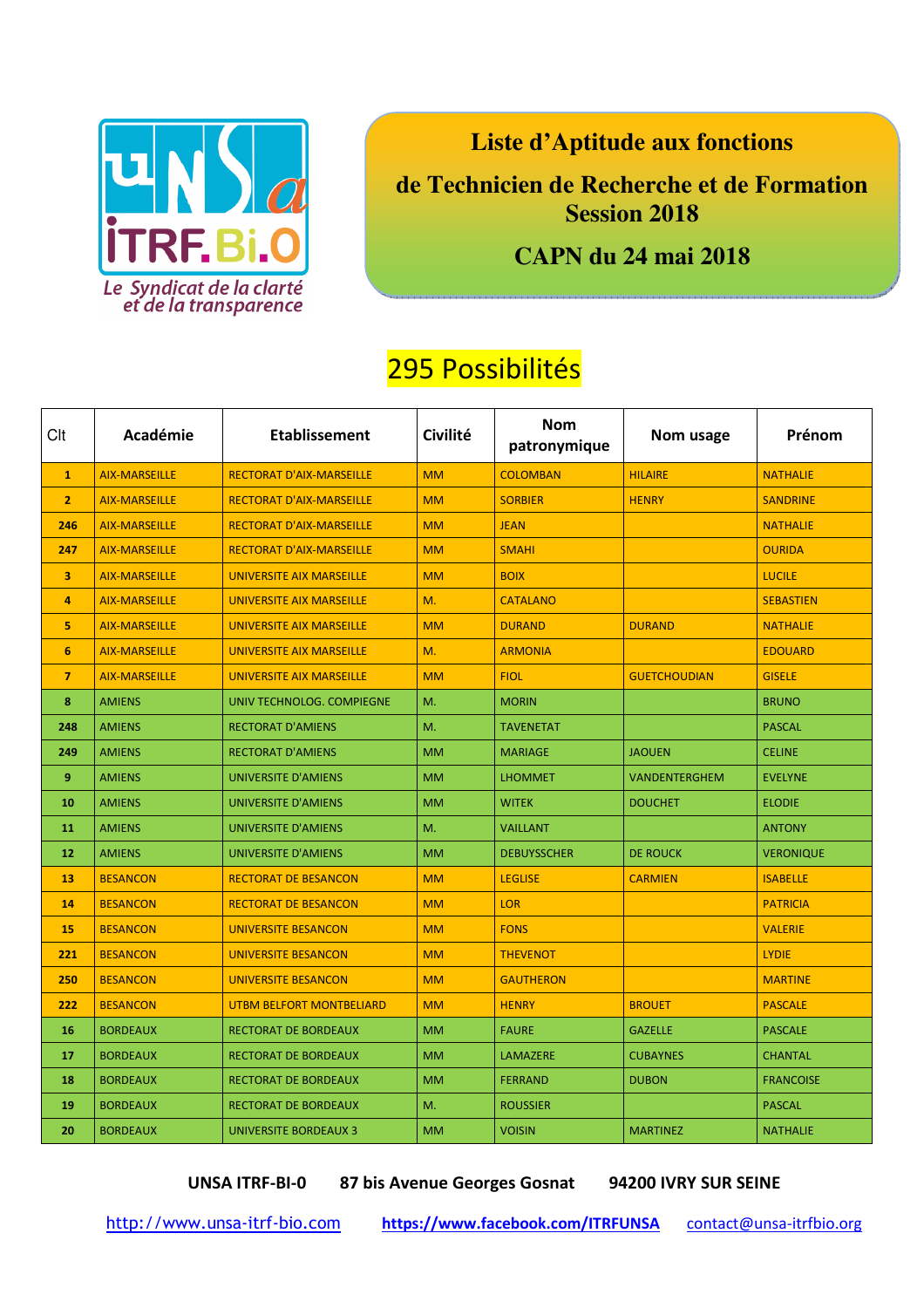| 21  | <b>BORDEAUX</b>         | UNIVERSITE DE BORDEAUX      | <b>MM</b>     | <b>DOMEC</b>             | <b>LAFFONT</b>      | <b>VIVIANE</b>         |
|-----|-------------------------|-----------------------------|---------------|--------------------------|---------------------|------------------------|
| 22  | <b>BORDEAUX</b>         | UNIVERSITE DE BORDEAUX      | <b>MM</b>     | <b>PICOT</b>             |                     | <b>SANDRINE</b>        |
| 23  | <b>BORDEAUX</b>         | UNIVERSITE DE BORDEAUX      | <b>MM</b>     | <b>NEAUD</b>             |                     | <b>VERONIQUE</b>       |
| 24  | <b>BORDEAUX</b>         | UNIVERSITE DE BORDEAUX      | <b>MM</b>     | <b>ARNAUDIN</b>          |                     | <b>CECILE</b>          |
| 25  | <b>BORDEAUX</b>         | UNIVERSITE DE BORDEAUX      | M.            | <b>BUGE</b>              |                     | <b>JEAN-BAPTISTE</b>   |
| 26  | <b>BORDEAUX</b>         | UNIV. PAU ET PAYS D'ADOUR   | <b>MM</b>     | <b>BONNECAZE</b>         | CALVO-CALVO         | <b>SANDRINE</b>        |
| 27  | <b>BORDEAUX</b>         | UNIV. PAU ET PAYS D'ADOUR   | M.            | <b>SAUBATTE</b>          |                     | <b>JEAN-LUC</b>        |
| 28  | <b>CAEN</b>             | <b>RECTORAT DE CAEN</b>     | <b>MM</b>     | <b>HUET</b>              |                     | <b>FLORENCE</b>        |
| 29  | <b>CAEN</b>             | <b>RECTORAT DE CAEN</b>     | M.            | <b>ANHICHEM</b>          |                     | <b>ABDELLAH</b>        |
| 30  | <b>CAEN</b>             | <b>UNIVERSITE CAEN</b>      | M.            | <b>CONNAN</b>            |                     | <b>YANNICK</b>         |
| 31  | <b>CAEN</b>             | <b>UNIVERSITE CAEN</b>      | M.            | <b>PAIN</b>              |                     | <b>CEDRIC</b>          |
| 32  | <b>CAEN</b>             | <b>UNIVERSITE CAEN</b>      | M.            | <b>MORIN</b>             |                     | <b>ANTHONY</b>         |
| 251 | <b>CAEN</b>             | <b>UNIVERSITE CAEN</b>      | <b>MM</b>     | <b>DUMAINE</b>           |                     | <b>CATHERINE</b>       |
| 252 | <b>CLERMONT-FERRAND</b> | <b>RECTORAT DE CLERMONT</b> | M.            | <b>SENNEPIN</b>          |                     | <b>LAURENT</b>         |
| 253 | <b>CLERMONT-FERRAND</b> | RECTORAT DE CLERMONT        | <b>MM</b>     | <b>MARTIN</b>            |                     | <b>MURIELLE</b>        |
| 254 | <b>CLERMONT-FERRAND</b> | RECTORAT DE CLERMONT        | M.            | <b>POURCHON</b>          |                     | <b>DIDIER</b>          |
| 33  | <b>CLERMONT-FERRAND</b> | UNIV. CLERMONT AUVERGNE     | M.            | <b>CHABASSIERE</b>       |                     | <b>NICOLAS</b>         |
| 34  | <b>CLERMONT-FERRAND</b> | UNIV. CLERMONT AUVERGNE     | <b>MM</b>     | <b>CAPERAA</b>           | <b>GAILLARD</b>     | <b>NATHALIE</b>        |
| 35  | <b>CLERMONT-FERRAND</b> | UNIV. CLERMONT AUVERGNE     | <b>MM</b>     | <b>LAJOINIE</b>          | <b>BONNIDAL</b>     | <b>ISABELLE</b>        |
| 293 | <b>CLERMONT-FERRAND</b> | UNIV. CLERMONT AUVERGNE     | <b>MM</b>     | <b>ROBERT</b>            | <b>MURATEL</b>      | <b>ELODIE</b>          |
|     |                         |                             |               |                          |                     |                        |
| 255 | <b>CORSE</b>            | <b>UNIVERSITE CORTE</b>     | <b>MM</b>     | <b>PAOLACCI</b>          | <b>CASAMATTA</b>    | <b>MARIE DOMINIQUE</b> |
| 36  | <b>CRETEIL</b>          | UNIVERSITE MARNE LA VALLEE  | <b>MM</b>     | <b>BUTTIGIEG</b>         |                     | <b>PATRICIA</b>        |
| 286 | <b>CRETEIL</b>          | <b>UNIVERSITE PARIS 13</b>  | <b>MM</b>     | <b>FORTIER DE BUNCEY</b> | <b>KRECKELBERGH</b> | <b>JUDITH</b>          |
| 295 | <b>CRETEIL</b>          | UNIVERSITE PARIS 13         | <b>MM</b>     | <b>RIBES</b>             |                     | <b>PATRICIA</b>        |
| 37  | <b>CRETEIL</b>          | <b>UNIVERSITE PARIS 8</b>   | <b>MM</b>     | <b>SANCHEZ</b>           |                     | <b>MARIE SYLVIA</b>    |
| 256 | <b>CRETEIL</b>          | <b>ENS CACHAN</b>           | M.            | <b>MECHOSSIE</b>         |                     | <b>JEAN FRANCOIS</b>   |
| 38  | <b>CRETEIL</b>          | <b>UNIVERSITE PARIS 12</b>  | <b>MM</b>     | <b>VIENNEY</b>           | <b>TOUT</b>         | <b>NORA</b>            |
| 39  | <b>CRETEIL</b>          | <b>UNIVERSITE PARIS 12</b>  | $\mathsf{MM}$ | <b>DAUZIE</b>            | PEREIRA DA          | <b>ELISABETH</b>       |
| 40  | <b>CRETEIL</b>          | <b>UNIVERSITE PARIS 12</b>  | M.            | <b>MOUEZA</b>            | <b>CONCEICAO</b>    | <b>DENIS</b>           |
| 41  | <b>CRETEIL</b>          | RECTORAT DE CRETEIL         | <b>MM</b>     | <b>LUCCIN</b>            |                     | <b>MARIE THERESE</b>   |
| 42  | <b>CRETEIL</b>          | RECTORAT DE CRETEIL         | <b>MM</b>     | <b>BOUNOUAR</b>          | <b>CHEKIR</b>       | <b>KHEDIDJA</b>        |
| 257 | <b>CRETEIL</b>          | RECTORAT DE CRETEIL         | <b>MM</b>     | <b>PERRICHOT</b>         | <b>MORIN</b>        | <b>CHRISTIANE</b>      |
| 258 | <b>CRETEIL</b>          | RECTORAT DE CRETEIL         | M.            | LURMEAU                  |                     | LOIC <sub></sub>       |
| 259 | <b>CRETEIL</b>          | <b>RECTORAT DE CRETEIL</b>  | M.            | <b>DESVAUX</b>           |                     | <b>ALAIN</b>           |
| 43  | <b>DIJON</b>            | <b>RECTORAT DE DIJON</b>    | <b>MM</b>     | <b>PERTUISOT</b>         | <b>NICOLLE</b>      | <b>DELPHINE</b>        |
| 44  | <b>DIJON</b>            | <b>RECTORAT DE DIJON</b>    | <b>MM</b>     | <b>PISSIS</b>            |                     | <b>AGATHE</b>          |
| 283 | <b>GRENOBLE</b>         | <b>RECTORAT DE GRENOBLE</b> | M.            | <b>MARTINEZ</b>          |                     | <b>GIL</b>             |
| 284 | <b>GRENOBLE</b>         | RECTORAT DE GRENOBLE        | <b>MM</b>     | <b>SANCHEZ</b>           | <b>FABIANO</b>      | <b>NUNZIA</b>          |
| 285 | <b>GRENOBLE</b>         | RECTORAT DE GRENOBLE        | M.            | <b>GRIFFO</b>            |                     | <b>THIERRY</b>         |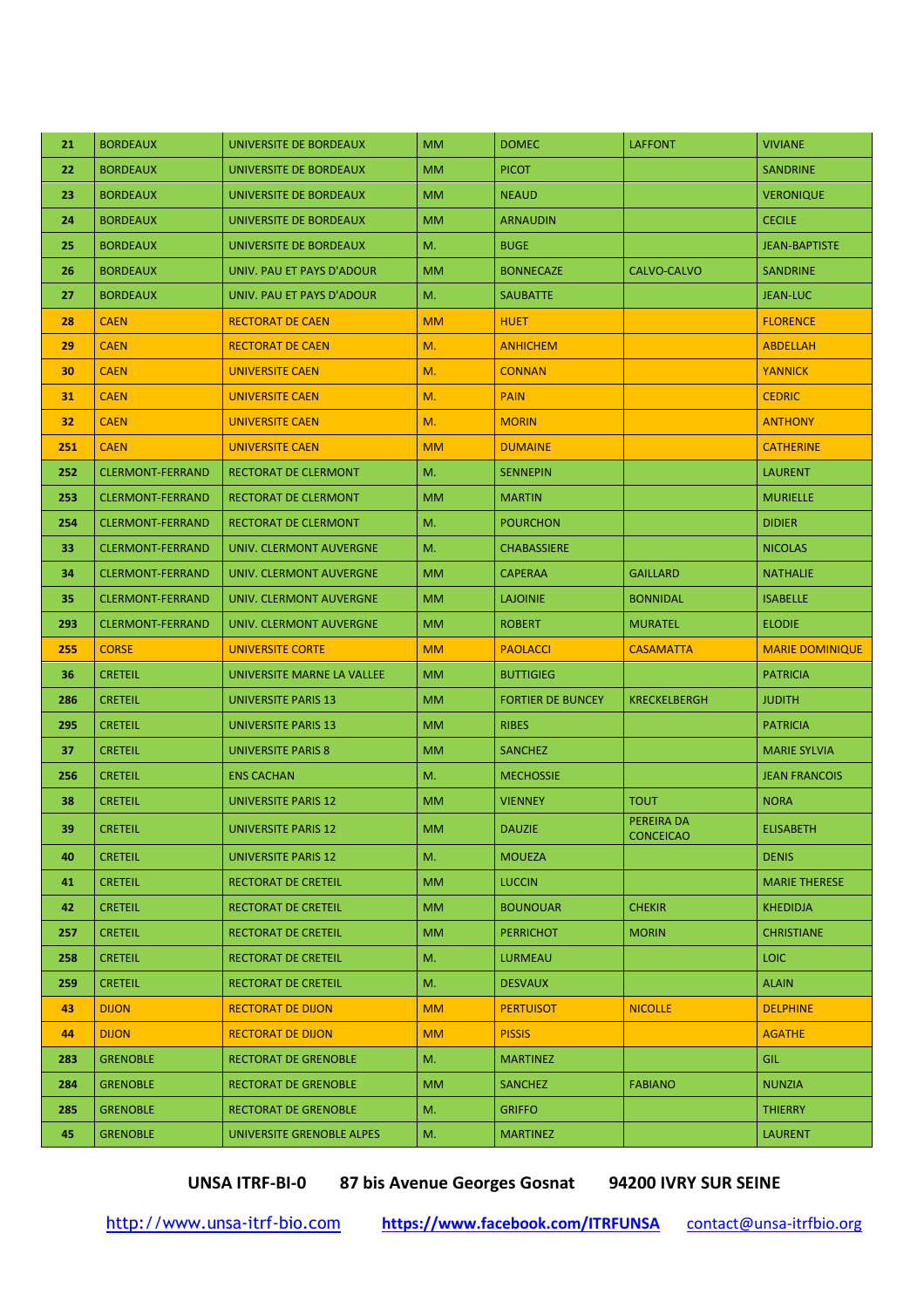| 46  | <b>GRENOBLE</b>   | UNIVERSITE GRENOBLE ALPES         | <b>MM</b> | <b>IRLES</b>            |                  | <b>CAROLINE</b>  |
|-----|-------------------|-----------------------------------|-----------|-------------------------|------------------|------------------|
| 47  | <b>GRENOBLE</b>   | UNIVERSITE GRENOBLE ALPES         | M.        | <b>BELLUZZO</b>         |                  | <b>RAYMONDO</b>  |
| 48  | <b>GRENOBLE</b>   | UNIVERSITE GRENOBLE ALPES         | <b>MM</b> | <b>CLOT</b>             |                  | <b>STEPHANIE</b> |
| 49  | <b>GRENOBLE</b>   | UNIVERSITE GRENOBLE ALPES         | <b>MM</b> | <b>CHARRAT</b>          |                  | <b>CHRISTINE</b> |
| 50  | <b>GRENOBLE</b>   | UNIVERSITE CHAMBERY               | <b>MM</b> | <b>DESLOGES</b>         | <b>HELLSTERN</b> | <b>LAURENCE</b>  |
| 260 | <b>GUADELOUPE</b> | <b>UNIVERSITE ANTILLES</b>        | <b>MM</b> | <b>OPET</b>             |                  | <b>VENISE</b>    |
| 261 | <b>GUADELOUPE</b> | <b>UNIVERSITE ANTILLES</b>        | <b>MM</b> | <b>SAINT-AURET</b>      |                  | <b>DINA</b>      |
| 51. | <b>GUYANE</b>     | <b>RECTORAT DE LA GUYANE</b>      | M.        | <b>BLINKER</b>          |                  | <b>CLAUDE</b>    |
| 52  | LILLE             | <b>RECTORAT DE LILLE</b>          | <b>MM</b> | <b>PAPEGAY</b>          | <b>DERCLE</b>    | <b>PASCALE</b>   |
| 53  | <b>LILLE</b>      | <b>RECTORAT DE LILLE</b>          | <b>MM</b> | <b>JOYE</b>             | <b>BENAULT</b>   | <b>ODILE</b>     |
| 54  | <b>LILLE</b>      | <b>RECTORAT DE LILLE</b>          | M.        | <b>SKANDER</b>          |                  | <b>MANUEL</b>    |
| 55  | <b>LILLE</b>      | <b>RECTORAT DE LILLE</b>          | <b>MM</b> | <b>GOKELAERE</b>        |                  | <b>NATHALIE</b>  |
| 56  | <b>LILLE</b>      | <b>RECTORAT DE LILLE</b>          | <b>MM</b> | <b>QUENSON PATFOORT</b> | <b>PATFOORT</b>  | <b>BRIGITTE</b>  |
| 57  | <b>LILLE</b>      | <b>ECOLE CENTRALE DE LILLE</b>    | <b>MM</b> | <b>PAINDAVOINE</b>      |                  | <b>LYSIANE</b>   |
| 58  | <b>LILLE</b>      | UNIVERSITE VALENCIENNES           | M.        | <b>GODDIN</b>           |                  | <b>EDDY</b>      |
| 59  | <b>LILLE</b>      | UNIVERSITE VALENCIENNES           | <b>MM</b> | <b>DESCAMPS</b>         | <b>BRUCKERT</b>  | <b>NADINE</b>    |
| 60  | <b>LILLE</b>      | <b>UNIVERSITE LILLE</b>           | M.        | <b>LUTUN</b>            |                  | <b>ERIC</b>      |
| 61  | <b>LILLE</b>      | <b>UNIVERSITE LILLE</b>           | <b>MM</b> | <b>WAYOLLE</b>          |                  | <b>NATHALIE</b>  |
| 62  | <b>LILLE</b>      | <b>UNIVERSITE LILLE</b>           | <b>MM</b> | <b>DELY</b>             | <b>DUVIVIER</b>  | <b>ALICE</b>     |
| 63  | <b>LILLE</b>      | <b>UNIVERSITE LILLE</b>           | <b>MM</b> | <b>BRAQUEHAIS</b>       |                  | <b>EDWIGE</b>    |
| 64  | <b>LILLE</b>      | <b>UNIVERSITE LILLE</b>           | M.        | <b>HEQUET</b>           |                  | <b>DIDIER</b>    |
| 65  | <b>LILLE</b>      | <b>UNIVERSITE LILLE</b>           | <b>MM</b> | <b>SIX</b>              |                  | <b>PERRINE</b>   |
| 262 | <b>LILLE</b>      | <b>UNIVERSITE LILLE</b>           | <b>MM</b> | <b>MISTARZ</b>          | <b>GRUAU</b>     | <b>PEGGY</b>     |
| 66  | <b>LILLE</b>      | <b>UNIVERSITE LITTORAL</b>        | <b>MM</b> | <b>MARQUANT</b>         | <b>WATTEZ</b>    | <b>MICHELLE</b>  |
| 67  | <b>LILLE</b>      | <b>COMUE LILLE NORD DE FRANCE</b> | <b>MM</b> | <b>TALBI</b>            | <b>CHADLI</b>    | <b>SAMIRA</b>    |
| 68  | LILLE             | <b>UNIVERSITE ARTOIS</b>          | <b>MM</b> | <b>MARTIN</b>           | <b>LEMBRE</b>    | <b>VALERIE</b>   |
| 223 | <b>LIMOGES</b>    | <b>RECTORAT DE LIMOGES</b>        | M.        | <b>BROUILLE</b>         |                  | <b>JEAN PAUL</b> |
| 224 | <b>LIMOGES</b>    | RECTORAT DE LIMOGES               | <b>MM</b> | <b>HENOCQUE</b>         |                  | <b>CECILE</b>    |
| 69  | <b>LIMOGES</b>    | UNIVERSITE LIMOGES                | <b>MM</b> | <b>TCHEFRANOFF</b>      | LAVAUZELLE       | <b>NADINE</b>    |
| 70  | <b>LIMOGES</b>    | <b>UNIVERSITE LIMOGES</b>         | M.        | <b>MARTIAL</b>          |                  | <b>LAURENT</b>   |
| 71  | <b>LYON</b>       | <b>UNIVERSITE ST ETIENNE</b>      | <b>MM</b> | <b>ROLLE</b>            | <b>BODINIER</b>  | <b>CLAUDIA</b>   |
| 72  | <b>LYON</b>       | <b>RECTORAT DE LYON</b>           | <b>MM</b> | <b>LAUNE</b>            | <b>LACOMBE</b>   | <b>NATHALIE</b>  |
| 73  | <b>LYON</b>       | <b>RECTORAT DE LYON</b>           | M.        | <b>VERSAVEL</b>         |                  | <b>CYRIL</b>     |
| 74  | <b>LYON</b>       | <b>RECTORAT DE LYON</b>           | <b>MM</b> | <b>ROGEMOND</b>         | <b>FOURNIER</b>  | <b>VALERIE</b>   |
| 75  | <b>LYON</b>       | <b>RECTORAT DE LYON</b>           | <b>MM</b> | <b>LOUIS</b>            | <b>RIVAS</b>     | <b>CHRISTINE</b> |
| 291 | <b>LYON</b>       | <b>ECOLE CENTRALE DE LYON</b>     | <b>MM</b> | <b>DOMINIQUE</b>        |                  | <b>ISABELLE</b>  |
| 76  | <b>LYON</b>       | <b>INSA DE LYON</b>               | <b>MM</b> | <b>ROSAIN</b>           | <b>PEREIRA</b>   | <b>MARIE</b>     |
| 77  | <b>LYON</b>       | <b>INSA DE LYON</b>               | M.        | <b>BREYSSE</b>          |                  | <b>DIDIER</b>    |
| 78  | <b>LYON</b>       | <b>INSA DE LYON</b>               | <b>MM</b> | <b>VENTURA</b>          | <b>PASQUIER</b>  | <b>BLANCHE</b>   |
| 79  | <b>LYON</b>       | <b>UNIVERSITE LYON 1</b>          | <b>MM</b> | <b>CLERGET</b>          | <b>BRUMENT</b>   | <b>CORINNE</b>   |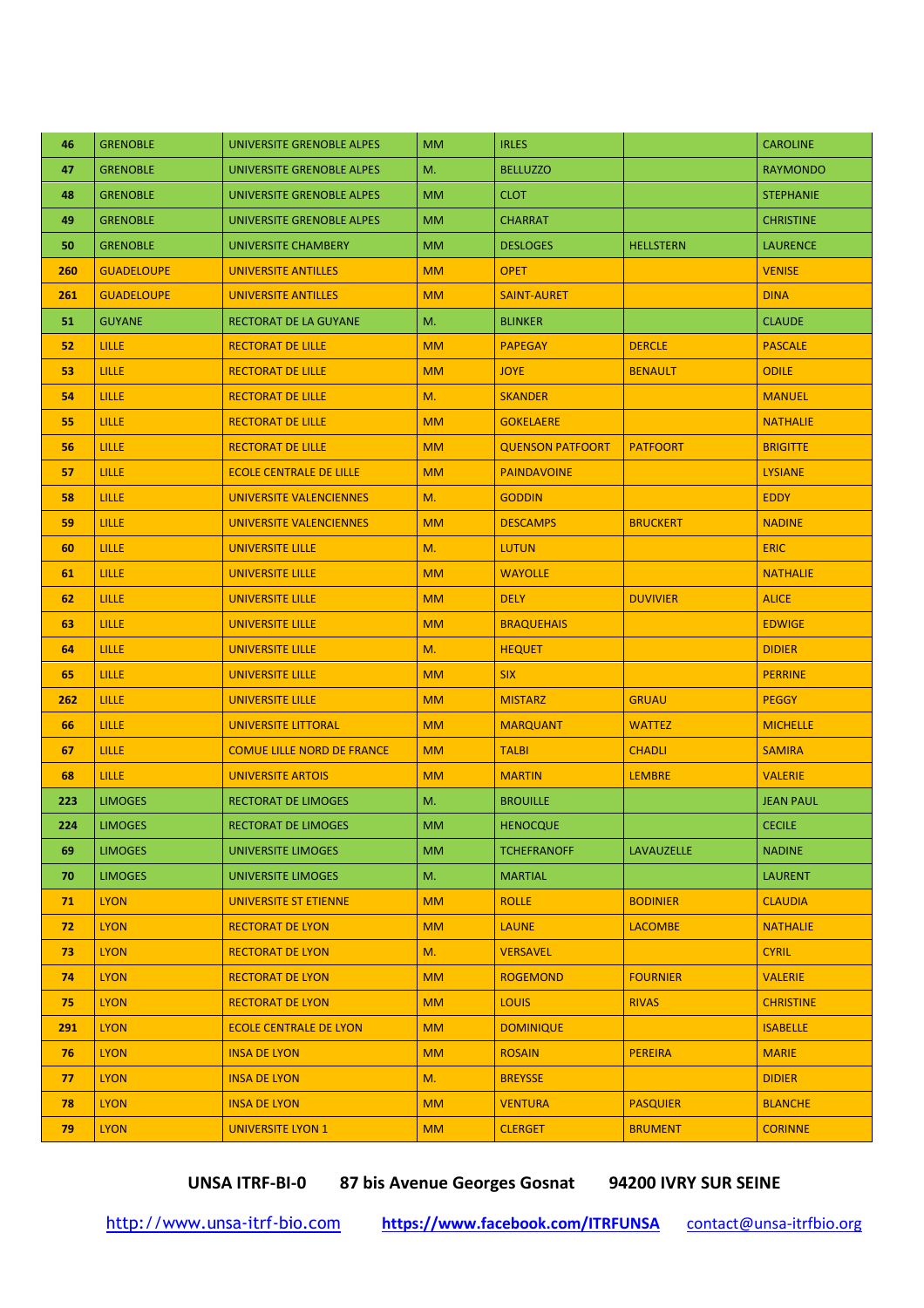| 80  | <b>LYON</b>        | <b>UNIVERSITE LYON 1</b>        | <b>MM</b> | <b>VERNAY</b>           |                  | <b>CAROLE</b>        |
|-----|--------------------|---------------------------------|-----------|-------------------------|------------------|----------------------|
| 81  | <b>LYON</b>        | <b>UNIVERSITE LYON 1</b>        | <b>MM</b> | <b>MOREL</b>            |                  | <b>ANNE-LAURE</b>    |
| 82  | <b>LYON</b>        | <b>UNIVERSITE LYON 1</b>        | <b>MM</b> | <b>BENIMELI</b>         |                  | <b>KARINE</b>        |
| 83  | <b>LYON</b>        | <b>UNIVERSITE LYON 1</b>        | <b>MM</b> | <b>BERLINGARD</b>       |                  | <b>ALEXANDRA</b>     |
| 84  | <b>LYON</b>        | <b>UNIVERSITE LYON 1</b>        | <b>MM</b> | <b>FERREIRA</b>         | <b>SANZ</b>      | <b>SYLVIANE</b>      |
| 225 | <b>LYON</b>        | <b>UNIVERSITE LYON 2</b>        | <b>MM</b> | <b>SAROLI</b>           |                  | <b>JULIE</b>         |
| 226 | <b>LYON</b>        | UNIVERSITE LYON 3               | <b>MM</b> | <b>MANCEAU</b>          | <b>HODZIC</b>    | <b>SILVA</b>         |
| 263 | <b>LYON</b>        | ECO.NAT.SUP.SCIEN.INF.BIB       | <b>MM</b> | <b>NERI</b>             | <b>NIETO</b>     | <b>VERONIQUE</b>     |
| 85  | <b>LYON</b>        | <b>ECOLE NORMALE SUP. LYON</b>  | M.        | <b>QUELOT</b>           |                  | <b>ERIC</b>          |
| 86  | <b>MARTINIQUE</b>  | RECTORAT DE LA MARTINIQUE       | <b>MM</b> | <b>ESTELLE</b>          | <b>VARSOVIE</b>  | <b>ANITHE</b>        |
| 87  | <b>MAYOTTE</b>     | <b>VICE RECTORAT DE MAYOTTE</b> | M.        | <b>MOHAMED</b>          |                  | <b>HACHIM DJAFAR</b> |
| 88  | <b>MAYOTTE</b>     | <b>VICE RECTORAT DE MAYOTTE</b> | M.        | <b>MADI MNEMOI</b>      |                  | <b>CHAMSIDINE</b>    |
| 89  | <b>MAYOTTE</b>     | <b>VICE RECTORAT DE MAYOTTE</b> | M.        | <b>ASSITIRAI</b>        |                  | <b>BOINARIZIKI</b>   |
| 90  | <b>MONTPELLIER</b> | UNIVERSITE DE NIMES             | <b>MM</b> | <b>DEFALQUE CORRADI</b> | <b>DEFALQUE</b>  | <b>SOPHIE</b>        |
| 91  | <b>MONTPELLIER</b> | <b>RECTORAT DE MONTPELLIER</b>  | <b>MM</b> | <b>SOUILIJAERT</b>      | <b>BARCELO</b>   | <b>JACQUELINE</b>    |
| 92  | <b>MONTPELLIER</b> | RECTORAT DE MONTPELLIER         | M.        | <b>ARDERIU</b>          |                  | <b>JEAN MARC</b>     |
| 264 | <b>MONTPELLIER</b> | RECTORAT DE MONTPELLIER         | <b>MM</b> | <b>RAULIN</b>           |                  | <b>DELPHINE</b>      |
| 93  | <b>MONTPELLIER</b> | UNIVERSITE MONTPELLIER 3        | M.        | <b>HAMCHIN</b>          |                  | <b>LAURENT</b>       |
| 94  | <b>MONTPELLIER</b> | UNIVERSITE MONTPELLIER 3        | M.        | <b>PERDRIEL</b>         |                  | <b>JEAN-YVES</b>     |
| 95  | <b>MONTPELLIER</b> | UNIVERSITE MONTPELLIER          | M.        | <b>LEFEUVRE</b>         |                  | <b>CHRISTOPHE</b>    |
| 96  | <b>MONTPELLIER</b> | UNIVERSITE MONTPELLIER          | <b>MM</b> | <b>EYRAL</b>            | <b>RISSON</b>    | <b>JOSIANE</b>       |
| 97  | <b>MONTPELLIER</b> | UNIVERSITE MONTPELLIER          | M.        | <b>CHABANNES</b>        |                  | <b>YANN</b>          |
| 98  | <b>MONTPELLIER</b> | UNIVERSITE MONTPELLIER          | M.        | <b>MARCOUIRE</b>        |                  | <b>REMY</b>          |
| 99  | <b>MONTPELLIER</b> | UNIVERSITE MONTPELLIER          | <b>MM</b> | <b>PIRAUX</b>           | <b>LEZIN</b>     | <b>VALERIE</b>       |
| 100 | <b>MONTPELLIER</b> | UNIVERSITE PERPIGNAN            | M.        | <b>ROQUE</b>            |                  | <b>GILLES</b>        |
| 101 | <b>NANCY-METZ</b>  | <b>RECTORAT DE NANCY</b>        | M.        | <b>SCALVINI</b>         |                  | <b>JEAN-PAUL</b>     |
| 102 | <b>NANCY-METZ</b>  | <b>RECTORAT DE NANCY</b>        | <b>MM</b> | <b>HOUBERDON</b>        |                  | <b>BRIGITTE</b>      |
| 103 | <b>NANCY-METZ</b>  | RECTORAT DE NANCY               | <b>MM</b> | <b>FRANCOIS</b>         |                  | <b>CHRISTINE</b>     |
| 104 | <b>NANCY-METZ</b>  | UNIVERSITE DE LORRAINE          | <b>MM</b> | <b>LORSON</b>           |                  | <b>EMILIE</b>        |
| 105 | <b>NANCY-METZ</b>  | UNIVERSITE DE LORRAINE          | M.        | <b>GUERIN</b>           |                  | <b>CLAUDE</b>        |
| 106 | <b>NANCY-METZ</b>  | UNIVERSITE DE LORRAINE          | <b>MM</b> | <b>KWASNIEWSKI</b>      | <b>JOLAIN</b>    | <b>ANNE</b>          |
| 107 | <b>NANCY-METZ</b>  | UNIVERSITE DE LORRAINE          | <b>MM</b> | <b>ZOUA</b>             |                  | <b>LAETITIA</b>      |
| 108 | <b>NANCY-METZ</b>  | UNIVERSITE DE LORRAINE          | M.        | <b>EUGE</b>             |                  | <b>CHRISTIAN</b>     |
| 109 | <b>NANCY-METZ</b>  | UNIVERSITE DE LORRAINE          | M.        | <b>OLRY</b>             |                  | <b>JEAN-CHARLES</b>  |
| 110 | <b>NANCY-METZ</b>  | <b>UNIVERSITE DE LORRAINE</b>   | <b>MM</b> | <b>DANDONNEAU</b>       | <b>BOULBES</b>   | <b>DANIELLE</b>      |
| 111 | <b>NANTES</b>      | RECTORAT DE NANTES              | <b>MM</b> | KARCZYNSKI              | <b>BATARD</b>    | <b>NATHALIE</b>      |
| 227 | <b>NANTES</b>      | <b>RECTORAT DE NANTES</b>       | M.        | <b>PAULIC</b>           |                  | <b>STEPHANE</b>      |
| 228 | <b>NANTES</b>      | RECTORAT DE NANTES              | M.        | <b>MAHOUIN</b>          |                  | JEAN-YVES            |
| 112 | <b>NANTES</b>      | UNIVERSITE NANTES               | <b>MM</b> | <b>BOUGUEN</b>          | <b>DELASALLE</b> | <b>JACQUELINE</b>    |
| 113 | <b>NANTES</b>      | UNIVERSITE NANTES               | M.        | <b>BOCHEREAU</b>        |                  | <b>DANIEL</b>        |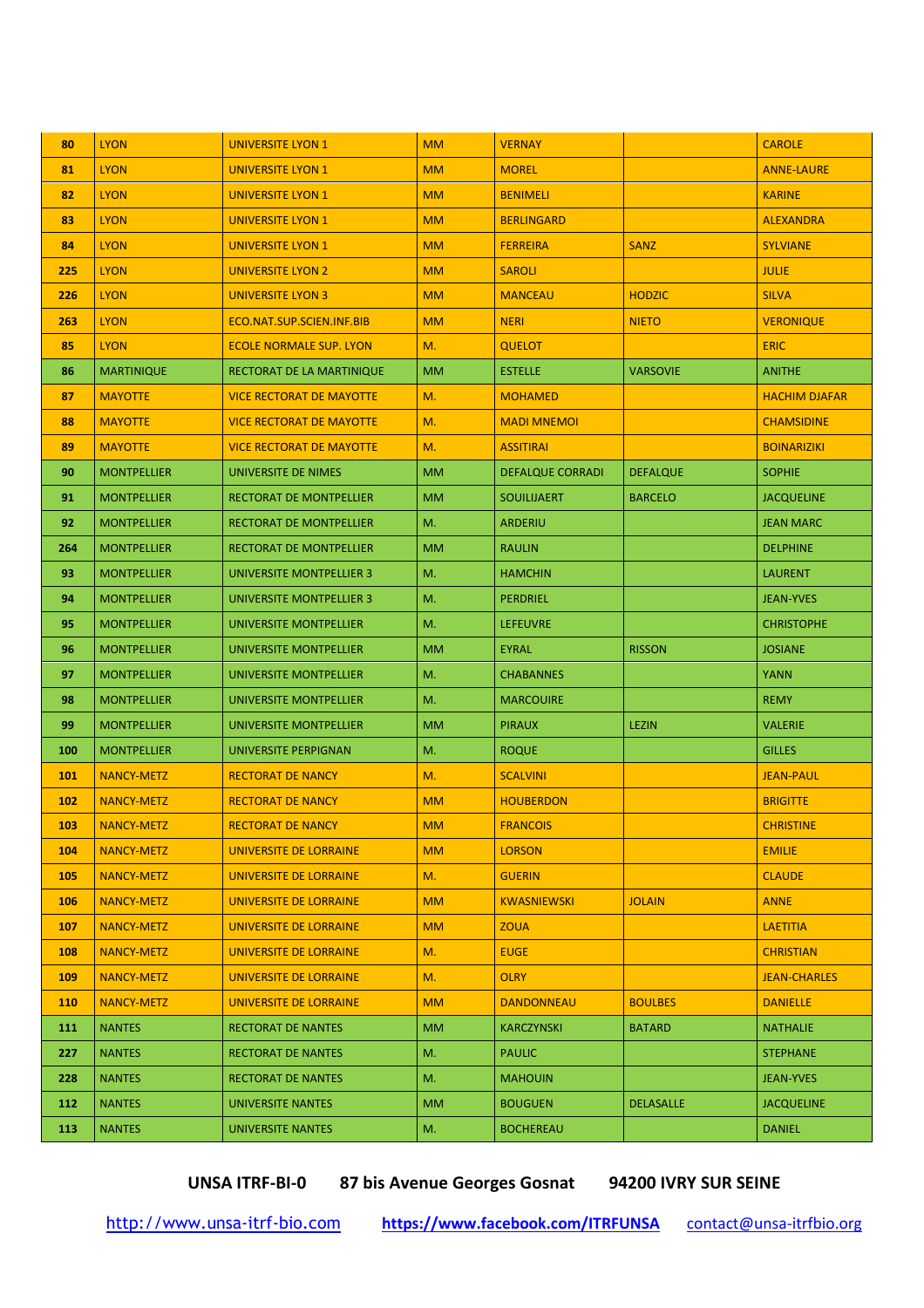| 114 | <b>NANTES</b>        | UNIVERSITE NANTES          | <b>MM</b> | <b>JOUBIER</b>         |                   | <b>CECILE</b>                      |
|-----|----------------------|----------------------------|-----------|------------------------|-------------------|------------------------------------|
| 292 | <b>NANTES</b>        | UNIVERSITE NANTES          | <b>MM</b> | <b>BAUDET</b>          |                   | <b>MARIE FRANCE</b>                |
| 115 | <b>NANTES</b>        | UNIVERSITE ANGERS          | M.        | <b>CHESNE</b>          |                   | <b>STEPHANE</b>                    |
| 116 | <b>NANTES</b>        | UNIVERSITE ANGERS          | M.        | <b>DABURON</b>         |                   | <b>LAURENT</b>                     |
| 117 | <b>NANTES</b>        | UNIVERSITE LE MANS         | <b>MM</b> | <b>CHOPLIN</b>         | <b>CARREAU</b>    | <b>DANIELLE</b>                    |
| 265 | <b>NICE</b>          | <b>RECTORAT DE NICE</b>    | <b>MM</b> | <b>BURZONI</b>         |                   | <b>ALEXANDRA</b>                   |
| 266 | <b>NICE</b>          | <b>RECTORAT DE NICE</b>    | <b>MM</b> | <b>DI PACO</b>         | <b>ILARI</b>      | <b>FABIENNE</b>                    |
| 267 | <b>NICE</b>          | <b>RECTORAT DE NICE</b>    | <b>MM</b> | <b>FERNANDEZ</b>       | <b>BROCHOT</b>    | <b>MAGALI</b>                      |
| 118 | <b>NICE</b>          | <b>UNIVERSITE NICE</b>     | <b>MM</b> | <b>DEBUIGNE</b>        |                   | <b>VANESSA</b>                     |
| 119 | <b>NICE</b>          | UNIVERSITE NICE            | <b>MM</b> | <b>COLLI</b>           |                   | <b>SYLVIE</b>                      |
| 120 | <b>NICE</b>          | <b>UNIVERSITE NICE</b>     | <b>MM</b> | <b>SAELENS</b>         |                   | <b>REGINE</b>                      |
| 121 | <b>ORLEANS-TOURS</b> | UNIVERSITE TOURS           | <b>MM</b> | <b>BOYER</b>           | <b>DUMAREST</b>   | <b>CECILE</b>                      |
| 122 | <b>ORLEANS-TOURS</b> | UNIVERSITE TOURS           | <b>MM</b> | <b>JUSZCZYK</b>        | <b>GEORGET</b>    | <b>ELISE</b>                       |
| 123 | <b>ORLEANS-TOURS</b> | <b>UNIVERSITE TOURS</b>    | <b>MM</b> | <b>MAMMANA</b>         |                   | <b>CAROLE</b>                      |
| 124 | <b>ORLEANS-TOURS</b> | <b>RECTORAT D'ORLEANS</b>  | <b>MM</b> | <b>ROBINEAU</b>        | <b>RIFFET</b>     | <b>MURIELLE</b>                    |
| 125 | <b>ORLEANS-TOURS</b> | <b>RECTORAT D'ORLEANS</b>  | <b>MM</b> | <b>MORANT</b>          | <b>ROUX</b>       | <b>ODILE</b>                       |
| 126 | <b>ORLEANS-TOURS</b> | <b>RECTORAT D'ORLEANS</b>  | <b>MM</b> | <b>SOUCHAY</b>         | <b>CHRISTOUX</b>  | <b>MURIEL</b>                      |
| 127 | <b>ORLEANS-TOURS</b> | UNIVERSITE ORLEANS         | <b>MM</b> | <b>ROULET</b>          |                   | <b>MARJORIE</b>                    |
| 128 | <b>ORLEANS-TOURS</b> | UNIVERSITE ORLEANS         | <b>MM</b> | <b>BARRIERE</b>        |                   | <b>CELINE</b>                      |
| 129 | <b>ORLEANS-TOURS</b> | UNIVERSITE ORLEANS         | <b>MM</b> | <b>GUICHARD</b>        | <b>MENISSELLE</b> | <b>PATRICIA</b>                    |
| 294 | <b>PARIS</b>         | UNIVERSITE PARIS 9         | M.        | <b>SAINTE ROSE</b>     |                   | <b>RODRIGUE</b>                    |
| 130 | <b>PARIS</b>         | <b>UNIVERSITE PARIS 1</b>  | <b>MM</b> | <b>HAGUY</b>           | <b>GEMAIN</b>     | <b>DOMINIQUE</b>                   |
| 131 | <b>PARIS</b>         | <b>UNIVERSITE PARIS 1</b>  | M.        | <b>MORAND</b>          |                   | <b>ERIC</b>                        |
| 132 | <b>PARIS</b>         | <b>UNIVERSITE PARIS 2</b>  | M.        | <b>GAYAN</b>           |                   | <b>JUSTIN</b>                      |
| 133 | <b>PARIS</b>         | <b>UNIVERSITE PARIS 3</b>  | <b>MM</b> | <b>SEIZE</b>           |                   | <b>CHRISTINE</b>                   |
| 134 | <b>PARIS</b>         | <b>UNIVERSITE PARIS 5</b>  | <b>MM</b> | <b>LABELLIE</b>        |                   | <b>CHANTAL</b>                     |
| 268 | <b>PARIS</b>         | <b>UNIVERSITE PARIS 5</b>  | M.        | <b>TAMAS</b>           |                   | <b>NICOLAS</b>                     |
| 269 | <b>PARIS</b>         | <b>UNIVERSITE PARIS 5</b>  | M.        | <b>BALLON</b>          |                   | <b>DOMINIQUE</b>                   |
| 135 | <b>PARIS</b>         | <b>SORBONNE UNIVERSITE</b> | <b>MM</b> | <b>ERICHER</b>         |                   | <b>KATHLEEN</b>                    |
| 136 | <b>PARIS</b>         | <b>SORBONNE UNIVERSITE</b> | <b>MM</b> | <b>POVIE</b>           | <b>QUILLEVERE</b> | <b>MARIE-</b><br><b>BERNADETTE</b> |
| 137 | <b>PARIS</b>         | <b>SORBONNE UNIVERSITE</b> | <b>MM</b> | <b>GOUSSU</b>          |                   | <b>VERONIQUE</b>                   |
| 138 | <b>PARIS</b>         | <b>SORBONNE UNIVERSITE</b> | M.        | <b>BERNIER</b>         |                   | <b>EDOUARD</b>                     |
| 139 | <b>PARIS</b>         | <b>SORBONNE UNIVERSITE</b> | M.        | <b>LABRADOR</b>        |                   | <b>RODOLPHE</b>                    |
| 140 | <b>PARIS</b>         | <b>SORBONNE UNIVERSITE</b> | <b>MM</b> | <b>VERIN PISTOL</b>    | <b>PISTOL</b>     | <b>LYDIA</b>                       |
| 141 | <b>PARIS</b>         | <b>SORBONNE UNIVERSITE</b> | <b>MM</b> | <b>DOLLE</b>           | <b>FIONDA</b>     | <b>LIDIA</b>                       |
| 142 | <b>PARIS</b>         | <b>SORBONNE UNIVERSITE</b> | <b>MM</b> | <b>FONTAINE VOILMY</b> | <b>VOILMY</b>     | <b>BEATRICE</b>                    |
| 143 | <b>PARIS</b>         | <b>UNIVERSITE PARIS 7</b>  | M.        | <b>PEQUIOT</b>         |                   | <b>PIERRE</b>                      |
| 144 | <b>PARIS</b>         | UNIVERSITE PARIS 7         | <b>MM</b> | <b>SKIERS</b>          | <b>HENROZ</b>     | <b>VALERIE</b>                     |
| 145 | <b>PARIS</b>         | UNIVERSITE PARIS 7         | <b>MM</b> | <b>MEDENOU</b>         | <b>OUINSOU</b>    | <b>MARIE MAHOUGBE</b>              |
| 146 | <b>PARIS</b>         | <b>UNIVERSITE PARIS 7</b>  | <b>MM</b> | <b>CARPENTIER</b>      | <b>CARTIER</b>    | <b>VERONIQUE</b>                   |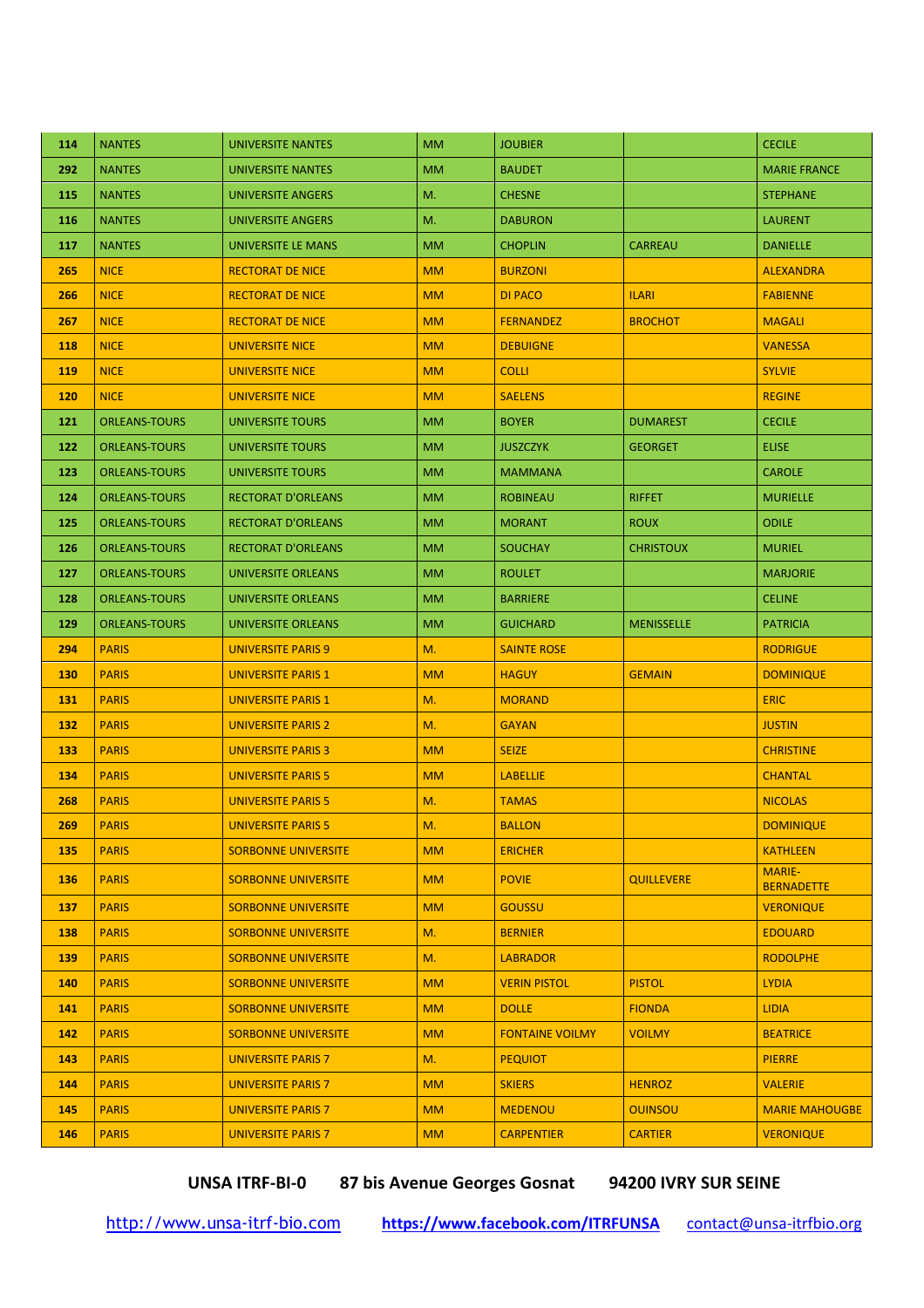| 290 | <b>PARIS</b>               | <b>UNIVERSITE PARIS 7</b>          | M.        | <b>MALANDA</b>     |                       | <b>JEAN-CLAUDE</b>     |
|-----|----------------------------|------------------------------------|-----------|--------------------|-----------------------|------------------------|
| 147 | <b>PARIS</b>               | <b>ADMINISTRAT. CENTRALE MEN</b>   | M.        | <b>DA SILVA</b>    | <b>ROCHA DA SILVA</b> | <b>ILIDIO</b>          |
| 148 | <b>PARIS</b>               | <b>ADMINISTRAT. CENTRALE MEN</b>   | M.        | <b>LEVASSEUR</b>   |                       | <b>FRANCOIS</b>        |
| 149 | <b>PARIS</b>               | <b>ENSAM PARIS</b>                 | <b>MM</b> | <b>DURIS</b>       | <b>JOUBERT</b>        | <b>FABIENNE</b>        |
| 150 | <b>PARIS</b>               | <b>ENSAM PARIS</b>                 | M.        | <b>JULIEN</b>      |                       | <b>JEAN-LUC</b>        |
| 151 | <b>PARIS</b>               | <b>RECTORAT DE PARIS</b>           | <b>MM</b> | <b>BOIDRAS</b>     |                       | <b>ANNICK</b>          |
| 270 | <b>PARIS</b>               | <b>RECTORAT DE PARIS</b>           | M.        | <b>KARCHI</b>      |                       | <b>RIAD</b>            |
| 271 | <b>PARIS</b>               | <b>RECTORAT DE PARIS</b>           | <b>MM</b> | <b>RAMLALL</b>     |                       | <b>BRIGITTE</b>        |
| 272 | <b>PARIS</b>               | <b>RECTORAT DE PARIS</b>           | M.        | <b>LAMEUL</b>      |                       | <b>JEROME</b>          |
| 273 | <b>PARIS</b>               | <b>RECTORAT DE PARIS</b>           | <b>MM</b> | <b>GILLET</b>      | <b>PENEVA</b>         | <b>VIOLETA</b>         |
| 274 | <b>PARIS</b>               | <b>RECTORAT DE PARIS</b>           | M.        | <b>KTARI</b>       |                       | <b>ZOUBEIR</b>         |
| 152 | <b>PARIS</b>               | <b>INSTITUT PHYSIQ.DU GLOBE</b>    | <b>MM</b> | <b>JEUNET</b>      |                       | <b>SANDRA</b>          |
| 153 | <b>PARIS</b>               | <b>ENS DE PARIS</b>                | M.        | <b>BOUCHEREAU</b>  |                       | <b>FRANCK</b>          |
| 154 | <b>PARIS</b>               | <b>CNAM PARIS</b>                  | M.        | <b>GHEFIR</b>      |                       | <b>HOUSIN</b>          |
| 155 | <b>PARIS</b>               | <b>CNAM PARIS</b>                  | <b>MM</b> | <b>ADELINE</b>     |                       | <b>NADEGE</b>          |
| 156 | <b>PARIS</b>               | <b>COLLEGE DE FRANCE PARIS</b>     | <b>MM</b> | <b>BROSSAUD</b>    |                       | <b>JOELLE</b>          |
| 157 | <b>PARIS</b>               | <b>MUSEUM NAT.HIST.NATUREL</b>     | M.        | <b>BAZIN</b>       |                       | <b>CHRISTOPHE</b>      |
| 158 | <b>PARIS</b>               | <b>MUSEUM NAT.HIST.NATUREL</b>     | <b>MM</b> | LE VU              |                       | <b>FLORENCE</b>        |
| 159 | <b>PARIS</b>               | <b>MUSEUM NAT.HIST.NATUREL</b>     | M.        | <b>MEISSONNIER</b> |                       | <b>DAVID</b>           |
| 160 | <b>PARIS</b>               | <b>MUSEUM NAT.HIST.NATUREL</b>     | <b>MM</b> | <b>GOMIS</b>       |                       | <b>ANNE-CECILE</b>     |
| 161 | <b>PARIS</b>               | <b>MIN. SANTE SPORT JEUNESSE</b>   | M.        | <b>HAUTEMAYOU</b>  |                       | <b>JACQUES</b>         |
| 229 | <b>PARIS</b>               | <b>MIN. SANTE SPORT JEUNESSE</b>   | <b>MM</b> | <b>HUCHETTE</b>    |                       | <b>ANGELIQUE</b>       |
| 230 | <b>PARIS</b>               | <b>MIN. SANTE SPORT JEUNESSE</b>   | M.        | <b>PENSEDENT</b>   |                       | <b>JEAN-MICHEL</b>     |
| 275 | <b>PARIS</b>               | <b>UNIVERSCIENCE</b>               | <b>MM</b> | <b>AMADOUCHE</b>   |                       | <b>KADIJA</b>          |
| 276 | <b>POITIERS</b>            | UNIVERSITE LA ROCHELLE             | <b>MM</b> | <b>MECHIN</b>      |                       | <b>CELINE</b>          |
| 162 | <b>POITIERS</b>            | <b>RECTORAT DE POITIERS</b>        | <b>MM</b> | <b>TROUVE</b>      | <b>CUCINIELLO</b>     | <b>SOPHIE</b>          |
| 163 | <b>POITIERS</b>            | RECTORAT DE POITIERS               | <b>MM</b> | <b>GUILLARD</b>    | <b>ARTAUD</b>         | <b>ODETTE</b>          |
| 288 | <b>POITIERS</b>            | ENS MECAN. AERO                    | M.        | <b>JOUVANNEAU</b>  |                       | <b>JEAN-CHRISTOPHE</b> |
| 164 | <b>POITIERS</b>            | UNIVERSITE POITIERS                | M.        | <b>BIRONNEAU</b>   |                       | <b>ERIC</b>            |
| 165 | <b>POITIERS</b>            | UNIVERSITE POITIERS                | <b>MM</b> | <b>MONGIN</b>      | <b>KUSNIERZ</b>       | <b>NATHALIE</b>        |
| 166 | <b>POITIERS</b>            | UNIVERSITE POITIERS                | <b>MM</b> | <b>MORTEAU</b>     | <b>GUINAND</b>        | <b>VALERIE</b>         |
| 167 | <b>POITIERS</b>            | <b>UNIVERSITE POITIERS</b>         | M.        | <b>BESSERON</b>    |                       | <b>FRANCK</b>          |
| 168 | <b>POITIERS</b>            | <b>CNED</b>                        | <b>MM</b> | <b>LEMAITRE</b>    | <b>AGAESSE</b>        | <b>SYLVIE</b>          |
| 169 | <b>POITIERS</b>            | <b>CANOPE CHASSENEUIL</b>          | <b>MM</b> | <b>RENARD</b>      | <b>COIBION</b>        | <b>VERONIQUE</b>       |
| 170 | <b>POLYNESIE FRANCAISE</b> | <b>VICE RECTORAT POLYNESIE FR.</b> | <b>MM</b> | <b>DOOM</b>        |                       | <b>MONELLE</b>         |
| 277 | <b>POLYNESIE FRANCAISE</b> | <b>VICE RECTORAT POLYNESIE FR.</b> | M.        | <b>ROOPINIA</b>    |                       | <b>GEORGES</b>         |
| 278 | <b>POLYNESIE FRANCAISE</b> | <b>VICE RECTORAT POLYNESIE FR.</b> | M.        | <b>CHUNG</b>       |                       | <b>GYNO</b>            |
| 171 | <b>REIMS</b>               | UNIV. TECHNOLOGIE TROYES           | <b>MM</b> | <b>PEREIRA</b>     | <b>JULIEN</b>         | <b>CATHERINE</b>       |
| 172 | <b>REIMS</b>               | RECTORAT DE REIMS                  | <b>MM</b> | <b>MAUHOURAT</b>   |                       | <b>SANDRINE</b>        |
| 231 | <b>REIMS</b>               | RECTORAT DE REIMS                  | <b>MM</b> | <b>CHAMPION</b>    | <b>RICHALLEY</b>      | <b>DOMINIQUE</b>       |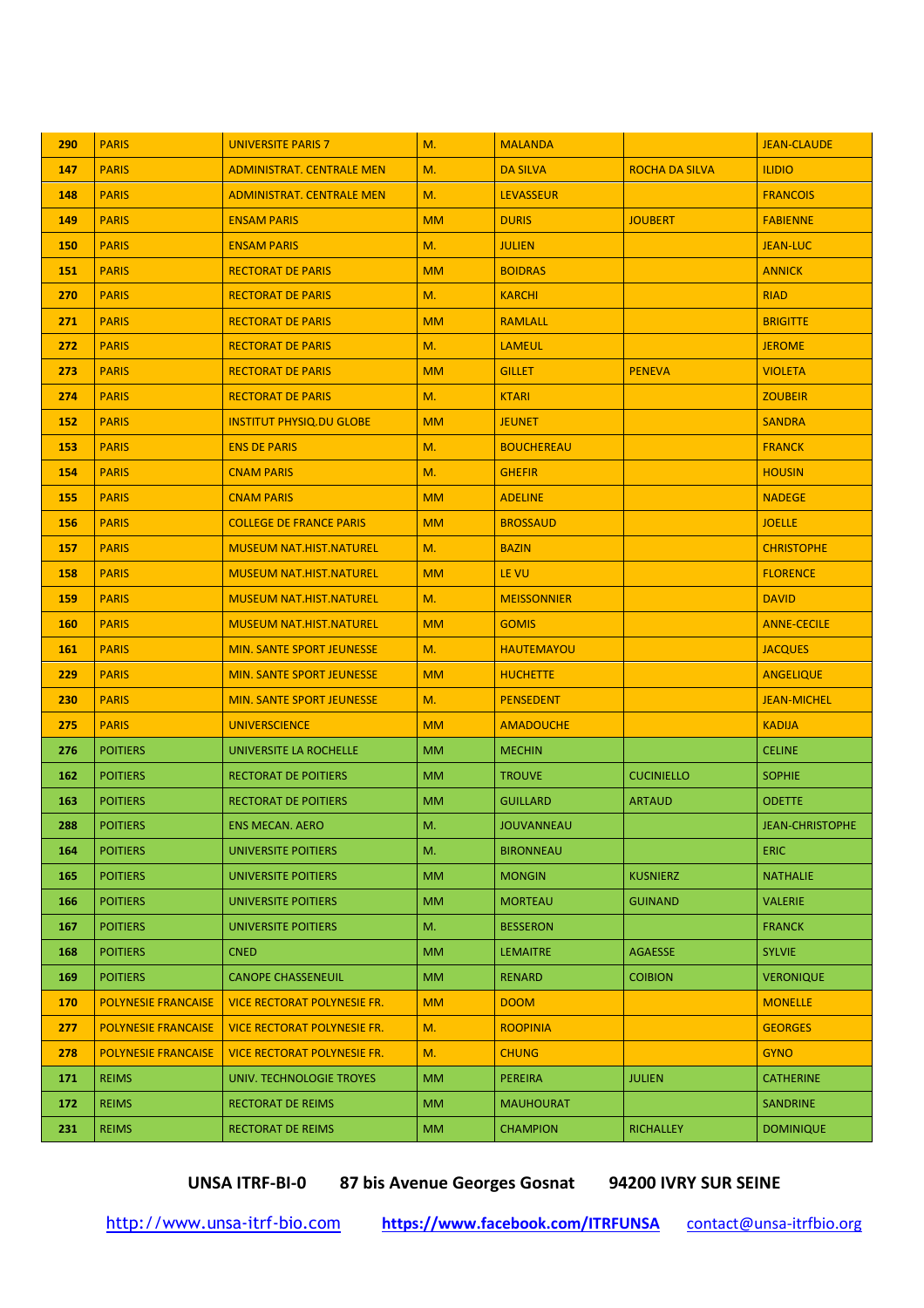| 232 | <b>REIMS</b>      | <b>UNIVERSITE REIMS</b>         | <b>MM</b> | <b>MOREAU</b>            |                   | <b>NATHALIE</b>     |
|-----|-------------------|---------------------------------|-----------|--------------------------|-------------------|---------------------|
| 233 | <b>REIMS</b>      | UNIVERSITE REIMS                | M.        | <b>JACQUOT</b>           |                   | <b>YVES</b>         |
| 234 | <b>REIMS</b>      | UNIVERSITE REIMS                | <b>MM</b> | <b>BOULAND</b>           |                   | <b>NICOLE</b>       |
| 173 | <b>RENNES</b>     | <b>ENI BREST</b>                | <b>MM</b> | <b>KERGLONOU</b>         |                   | <b>VERONIQUE</b>    |
| 174 | <b>RENNES</b>     | <b>UNIVERSITE DE BREST</b>      | <b>MM</b> | <b>TREGUER-FERNANDEZ</b> | <b>TREGUER</b>    | <b>SYLVIE</b>       |
| 175 | <b>RENNES</b>     | <b>UNIVERSITE DE BREST</b>      | <b>MM</b> | <b>HILY-MAZE</b>         | <b>MAZE</b>       | <b>CHANTAL</b>      |
| 176 | <b>RENNES</b>     | <b>RECTORAT DE RENNES</b>       | M.        | <b>FRABOULET</b>         |                   | <b>PATRICK</b>      |
| 177 | <b>RENNES</b>     | <b>RECTORAT DE RENNES</b>       | M.        | <b>GRIVAUD</b>           |                   | <b>OLIVIER</b>      |
| 178 | <b>RENNES</b>     | <b>RECTORAT DE RENNES</b>       | <b>MM</b> | <b>GERARD</b>            | <b>VERGER</b>     | <b>SYLVIE</b>       |
| 179 | <b>RENNES</b>     | <b>INSA RENNES</b>              | <b>MM</b> | <b>CHAMPAGNAT</b>        |                   | <b>MARTINE</b>      |
| 180 | <b>RENNES</b>     | <b>UNIVERSITE RENNES 1</b>      | <b>MM</b> | <b>MORZADEC</b>          |                   | <b>CLAUDIE</b>      |
| 181 | <b>RENNES</b>     | <b>UNIVERSITE RENNES 1</b>      | <b>MM</b> | <b>DESLANDES</b>         |                   | <b>GENTIANE</b>     |
| 182 | <b>RENNES</b>     | <b>UNIVERSITE RENNES 1</b>      | M.        | <b>GABBERO</b>           |                   | <b>CYRIL</b>        |
| 183 | <b>RENNES</b>     | <b>UNIVERSITE RENNES 1</b>      | <b>MM</b> | <b>DE MOREL</b>          | <b>LE NOAN</b>    | <b>DANIELE</b>      |
| 184 | <b>RENNES</b>     | <b>UNIVERSITE RENNES 1</b>      | M.        | <b>MORICET</b>           |                   | <b>ERIC</b>         |
| 185 | <b>RENNES</b>     | <b>UNIVERSITE RENNES 2</b>      | <b>MM</b> | <b>MASSON</b>            |                   | <b>JOHANNE</b>      |
| 186 | <b>RENNES</b>     | <b>UNIVERSITE RENNES 2</b>      | M.        | <b>TATARD</b>            |                   | <b>OLIVIER</b>      |
| 289 | <b>RENNES</b>     | <b>ECOLE NORMALE SUPERIEURE</b> | M.        | <b>BUNEAUX</b>           |                   | <b>PHILIPPE</b>     |
| 187 | <b>RENNES</b>     | UNIVERSITE DE BRETAGNE SUD      | <b>MM</b> | <b>SANCHEZ</b>           |                   | <b>VALERIE</b>      |
| 188 | <b>RENNES</b>     | UNIVERSITE DE BRETAGNE SUD      | M.        | <b>PILETTE</b>           |                   | <b>GERALD</b>       |
| 189 | <b>REUNION</b>    | UNIVERSITE LA REUNION           | M.        | <b>LALOVIC</b>           |                   | <b>FREDERIC</b>     |
| 279 | <b>REUNION</b>    | UNIVERSITE LA REUNION           | <b>MM</b> | <b>AURE</b>              | <b>ANGELY</b>     | <b>MARIE ANDREE</b> |
| 190 | <b>ROUEN</b>      | <b>RECTORAT DE ROUEN</b>        | <b>MM</b> | <b>ABED</b>              |                   | <b>BADERA</b>       |
| 235 | <b>ROUEN</b>      | <b>RECTORAT DE ROUEN</b>        | <b>MM</b> | <b>GEST</b>              |                   | <b>ARLETTE</b>      |
| 287 | <b>ROUEN</b>      | <b>INSA ROUEN</b>               | <b>MM</b> | <b>GABORIAUD</b>         | <b>BAVANT</b>     | <b>PATRICIA</b>     |
| 191 | <b>ROUEN</b>      | <b>UNIVERSITE ROUEN</b>         | <b>MM</b> | <b>LOGIE</b>             | <b>VENDEVILLE</b> | <b>CATHY</b>        |
| 192 | <b>ROUEN</b>      | <b>UNIVERSITE ROUEN</b>         | <b>MM</b> | <b>FLAMAN PERRICHOT</b>  | <b>FLAMAN</b>     | <b>FLORENCE</b>     |
| 193 | <b>STRASBOURG</b> | RECTORAT DE STRASBOURG          | <b>MM</b> | ALTERMATT                | <b>KAHLOUCHE</b>  | <b>NACIMA</b>       |
| 194 | <b>STRASBOURG</b> | <b>RECTORAT DE STRASBOURG</b>   | <b>MM</b> | LE MEUR                  |                   | <b>MELINA</b>       |
| 280 | <b>STRASBOURG</b> | <b>RECTORAT DE STRASBOURG</b>   | <b>MM</b> | <b>MESSAOUI</b>          | <b>MEYER</b>      | <b>BRIGITTE</b>     |
| 195 | <b>STRASBOURG</b> | INS.NAT.DES SC.APPLI.STRAS.     | <b>MM</b> | <b>CHAYER</b>            | <b>CHAOUKI</b>    | LEILA               |
| 196 | <b>STRASBOURG</b> | UNIVERSITE STRASBOURG           | <b>MM</b> | <b>SCHWARTZ</b>          | <b>BARTH</b>      | <b>CHRISTINE</b>    |
| 197 | <b>STRASBOURG</b> | UNIVERSITE STRASBOURG           | <b>MM</b> | <b>GUILLON</b>           |                   | <b>MYRIAM</b>       |
| 198 | <b>STRASBOURG</b> | UNIVERSITE STRASBOURG           | M.        | <b>KUNTZMANN</b>         |                   | <b>SERGE</b>        |
| 199 | <b>STRASBOURG</b> | UNIVERSITE STRASBOURG           | <b>MM</b> | PRINTZ-SCHWEIGERT        | <b>SCHWEIGERT</b> | <b>ANNE</b>         |
| 200 | <b>STRASBOURG</b> | UNIVERSITE STRASBOURG           | <b>MM</b> | <b>MULA</b>              | <b>WILM</b>       | <b>ISABELLE</b>     |
| 201 | <b>STRASBOURG</b> | UNIVERSITE STRASBOURG           | M.        | <b>PICARD</b>            |                   | <b>MICHEL</b>       |
| 202 | <b>STRASBOURG</b> | UNIVERSITE STRASBOURG           | M.        | <b>MULLER</b>            |                   | <b>DOMINIQUE</b>    |
| 203 | <b>TOULOUSE</b>   | <b>RECTORAT DE TOULOUSE</b>     | <b>MM</b> | <b>BOU</b>               |                   | <b>MAGALI</b>       |
| 204 | <b>TOULOUSE</b>   | <b>RECTORAT DE TOULOUSE</b>     | <b>MM</b> | <b>MARTINEZ</b>          |                   | <b>VIRGINIE</b>     |